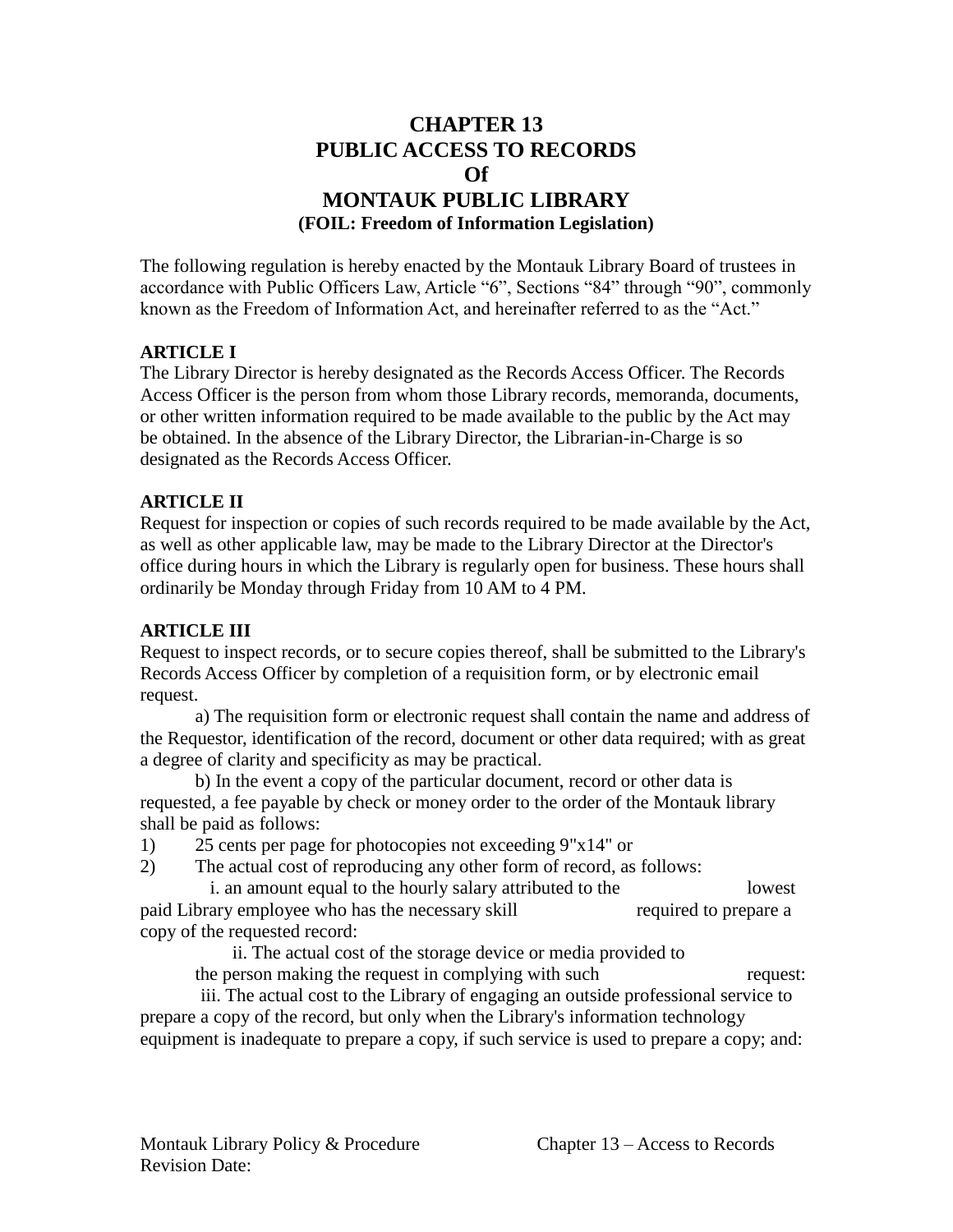iv. Preparing a copy shall not include search time or administrative costs, and no fee shall be charged unless at least two hours of Library employee time is needed to prepare a copy of the record requested. A person requesting a record shall be informed of the estimated cost of preparing a copy of the record if more than two hours of the Library's employee's time is needed, or if an outside professional service would be retained to prepare a copy of the record.

3) All fees received shall be turned over to the Library Treasurer.

## **ARTICLE IV**

The Library shall maintain a register which shall include the date of requisition, the name and address of the Requestor and a description of the documents or records to be examined or copied, as well as action taken by the Records Access officer in response to such requisition, and a notation of the fees received.

## **ARTICLE V**

The Library shall maintain the following records:

a) a record of the final vote of each Library trustee in every Library proceeding in which the Trustee votes;

b) a record setting forth the names, public office address, title and salary of every officer or employee of the Library; and

c)a reasonable detailed current list, by subject matter, of all records in the Library's possession, whether or not such records are available pursuant to subdivision "2" of Section "87" of the Public officers Law, which list shall be sufficiently detailed to permit identification of the category of the records requested. The Library shall update its subject matter list annually, and the date of the most recent update shall be conspicuously indicated on the list.

# **ARTICLE VI Procedures**

a) Within five business days of the receipt of a written request for a record reasonably described, the Library will make such record available to the person requesting it, deny such a request in writing or furnish a written acknowledgement of the receipt of such request and a statement of the approximate date, which shall be reasonable under the circumstances of the request, when such request will be granted or denied, including, where appropriate, a statement that access to the record will be determined in accordance with subdivision "5" of Section "89" of the Public Officers Law. The Library will not deny a request on the basis that the request is voluminous or that locating or reviewing the requested records or providing the requested copies is burdensome because the Library lacks sufficient staffing or on any other basis if the Library may engage an outside professionals service to provide copying, programming or other services required to provide the copy, the costs of which the Library may recover from the requestor of the records pursuant to paragraph © of Subdivision "1" of Section "87" of the Public Officers Law.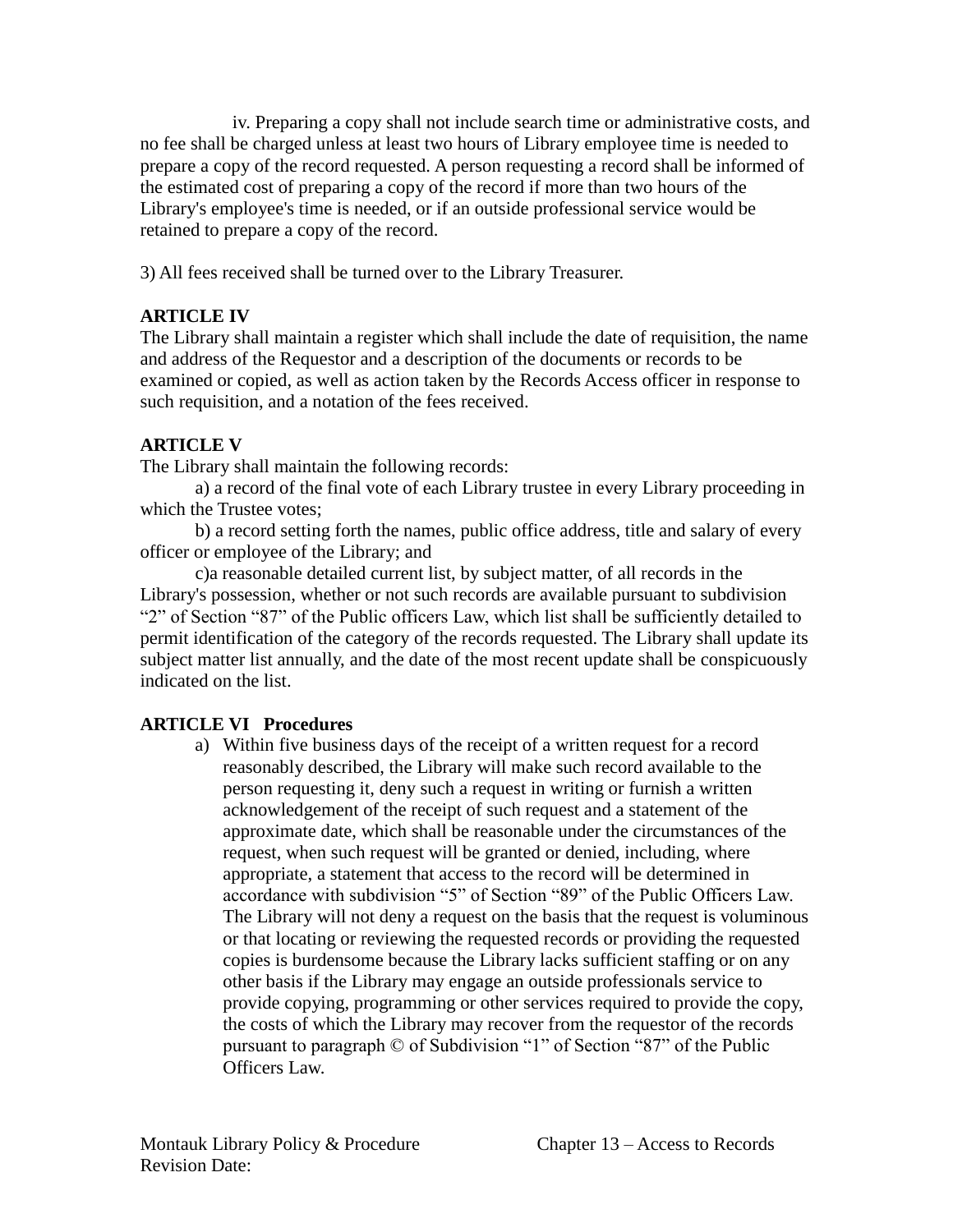b) The Library may require a person requesting lists of names and addresses to provide a written certification that such person will not use such lists of names and addresses for solicitation or fund-raising purposes and will not sell, give or otherwise make available such lists of names and addresses to any other person for the purpose of allowing that person to use such lists of names and addresses for solicitation or fund-raising purposes.

If the Library determines to grant a request in whole or in part, and if the circumstances prevent disclosure to the person requesting the record or records within twenty business days from the date of the acknowledgement of the receipt of the request, the Library will state, in writing, both the reason for the inability to grant the request within twenty business days and a date certain within a reasonable period, depending on the circumstances, when the request will be granted in whole or in part. Upon payment of, or offer to pay, the fee prescribed therefore, the Library shall provide a copy of such record and certify to the correctness of such copy if so requested, or as the case may be, shall certify that it does not have possession of such record or that such record cannot be found after diligent search. The Library shall not be required to prepare any record not possessed or maintained by the Library except the records specified in Subdivision "3" of Section "87" and Subdivision "3" of Section "88" of the Public officers Law. When the Library has the ability to retrieve or extract a record or data maintained in a computer storage system with reasonable effort, it shall do so. When doing so requires less employee time than engaging in manual retrieval or redactions from non-electronic records, the Library will retrieve or extract such record or data electronically. Any programming necessary to retrieve a record maintained in a computer storage system and to transfer that record to the medium requested by a person or to allow the transferred record to be read or printed shall not be deemed to be the preparation or creation of a new record.

 b) The Library will accept requests for records submitted in the form of electronic mail and shall respond to such requests by electronic mail, using forms, to the extent practicable, consistent with the form or forms developed by the NYS Committee on Open Government pursuant to Subdivision "1" of Section "89" of the Public Officers Law, provided that the written requests do not seek a response in some other form.

c) In the event that in a portion of the material, records or documents requested is deemed by the Records Access Officer to be excludable material as outlined in Article VII hereof, the Records Access Officer is authorized and directed to delete such information from any copies made available to the requestor, or to not make available for inspection the original of such record but only a copy thereof having first deleted the unauthorized information.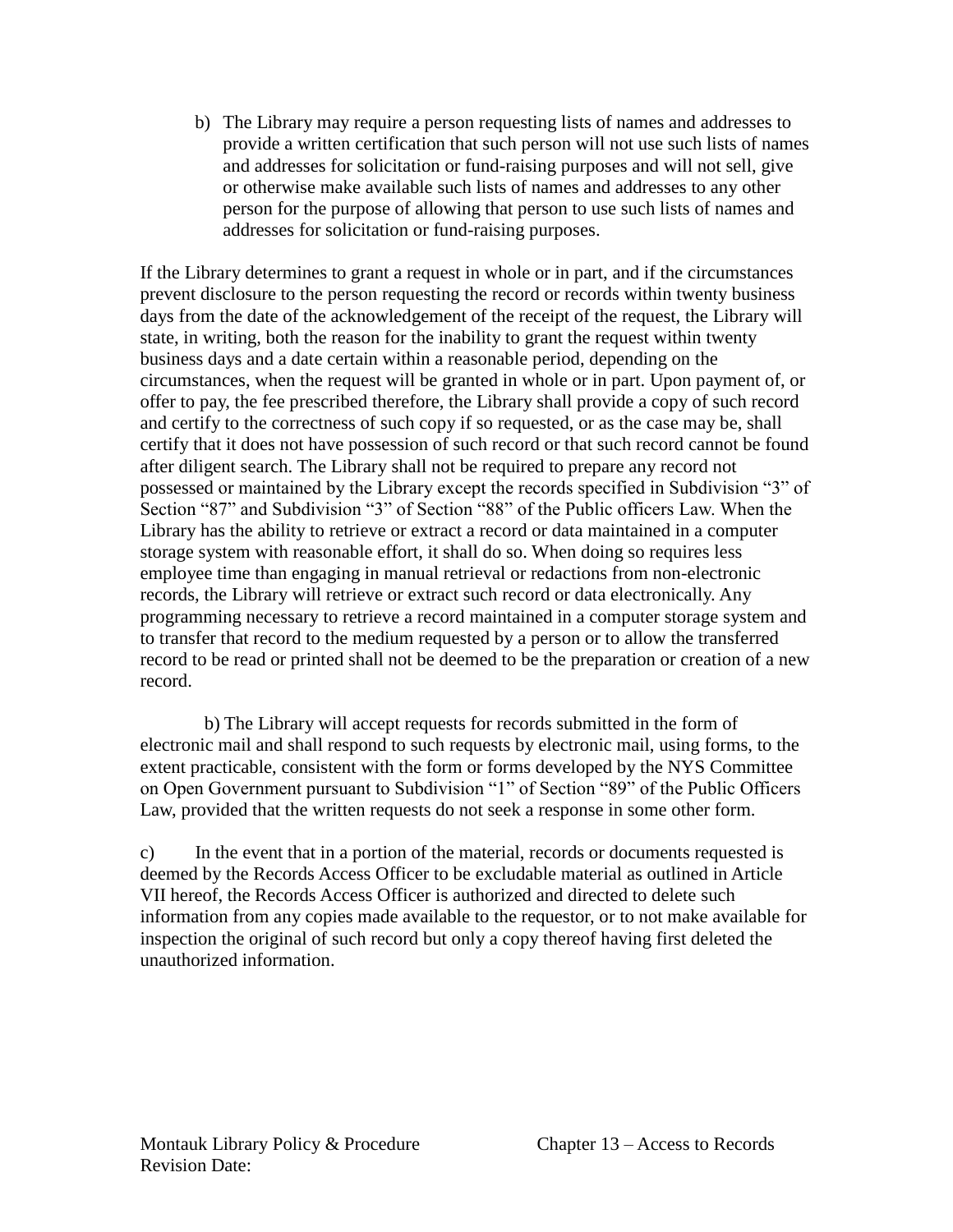#### **ARTICLE VII**

No record shall be made available for inspection or copying where, in the judgment of the Records Access Officer, the disclosure of such records:

a) is specifically excepted from disclosure by state or federal statute:

b) is an unwarranted invasion of personal privacy, including:

i. disclosure of employment, medical or credit histories or personal references of applicants for employment;

ii. disclosure of items involving the medical or personal records of a client or patient in a medical facility;

iii. sale or release of lists of names and addresses if such lists would be used for solicitation or fund-raising purposes;

iv. disclosure of information of a personal nature when disclosure would result in economic or personal hardship to the subject party and such information is not relevant to the work of the agency requesting or maintaining it;

disclosure of information of a personal nature reported in confidence to an agency and not relevant to the ordinary work of such agency; or

vi. information of a personal nature contained in a workers' compensation record, except as provided by Section "110-a" of the Workers' Compensation Law.

Unless otherwise provided by law, disclosure shall not be construed to constitute an unwarranted invasion of personal privacy pursuant to paragraphs (a) and (b) of this subdivision:

i. when identifying details are deleted;

ii. when the person to whom a record pertains consents in writing to disclosure;

iii. When upon presenting reasonable proof of identity, a person seeks access to records pertaining to him.

iv. when a record or group of records relates to the right, title or interest in real property, or relates to the inventory, status or characteristics of real property, in which case disclosure and providing copies of such record or group of records shall not be deemed an unwarranted invasion of personal privacy.

c) if disclosed would impair present or imminent contract awards or collective bargaining negotiations;

d) are trade secrets or are submitted to an agency by a commercial enterprise or derived from information obtained from a commercial enterprise and which if disclosed would cause substantial injury to the competitive position of the subject enterprise;

e) are not relevant or essential to the ordinary work of the library;

f).are inter-agency or intra-agency materials which are not:

i. statistical or factual tabulations or data;

- ii. instruction to staff that affect the public
- iii. final agency policy or determinations; or
- iv. external audits

g) Medical reports or records;

h) if disclosed, would interfere with judicial proceedings or pending claims;

i)Record related to the circulation of library materials which contain names or other personally identifying information regarding the users of the library;

j) Relate to items of a personal nature when disclosure would result in an economic or personal hardship to a subject party and such records are not relevant or essential to the ordinary work of the library; or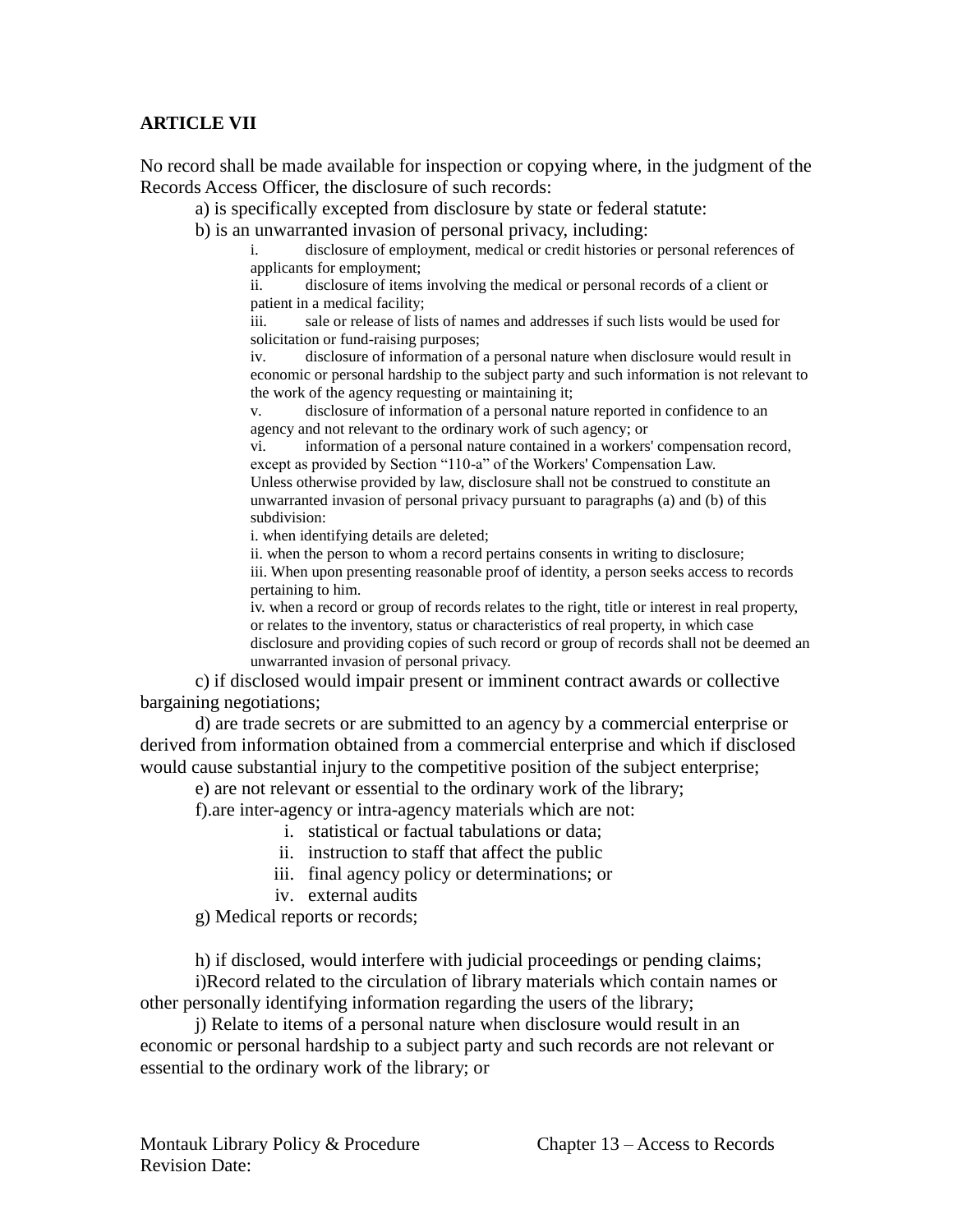k) if disclosed, would jeopardize the Library's capacity to guarantee the security of its information technology assets, such assets encompassing both electronic information systems and infrastructures.

Should the requested record be exempt as set forth in this Article VII, the Records Access Officer shall deny such request, in writing, and furnish a written acknowledgement of receipt of such request, and advise the Requestor of the right to appeal.

#### **ARTICLE VIII**

In the event of the refusal of the Access Records officer to furnish Library records or other data to which the requires declares entitlement, the Requestor may submit a written appeal directed to the Library Board of Trustees within thirty days of the denial from which such appeal is taken. The Library Board of Trustees is hereby authorized to investigate all facts surrounding the particular requisition, including an interview with the Requestor, for the purpose of ascertaining the eaxct record the document sought, the purpose for which such document is sought in the event the Records Access Officer has declined to deliver the document by virtue of a determination by the Records Access Officer that such document is an excluded document under this Act or other law, and all other facts relevant to the particular requisition. A decision on such appeal shall be rendered thereon within ten(10) business days of the Board of Trustees' receipt of the Appeal and shall fully explain in writing the reason for further denial. In addition, the Library shall immediately forward to the NYS Committee on Open Government a copy of such an appeal, the requestor shall have the right to commence an Article 78 proceeding in the Supreme Court, Suffolk County, to compel the production of the particular document or record.

## **ARTICLE IX**

The following documents and record, whether produced, filed or maintained by the Library, shall be available for public inspection and examination:

- a) Library Board minutes and a record of the vote of each Trustee
- b) Bid Specification publicly Bid
- c) Public Bids
- d) Purchase Orders and Contracts
- e) Records of Library receipts and expenditures, including checks

f) Records setting forth name, Library address, title, salary of every officer or employee which shall be compiled by each fiscal officer charged with the duty of preparing payrolls for such officers and such records shall be made available for inspection by the officer charged with the duty of certifying such payrolls.

- g) Employee organization contracts
- h) Library policies of any kind or nature
- i) Library regulations
- j) Insurance policies
- k) Audits, either internal or external

l) List by subject matter of all records maintained by the Library, whether or not subject to disclosure as a public record pursuant to statute.

Montauk Library Policy & Procedure Chapter 13 – Access to Records Revision Date: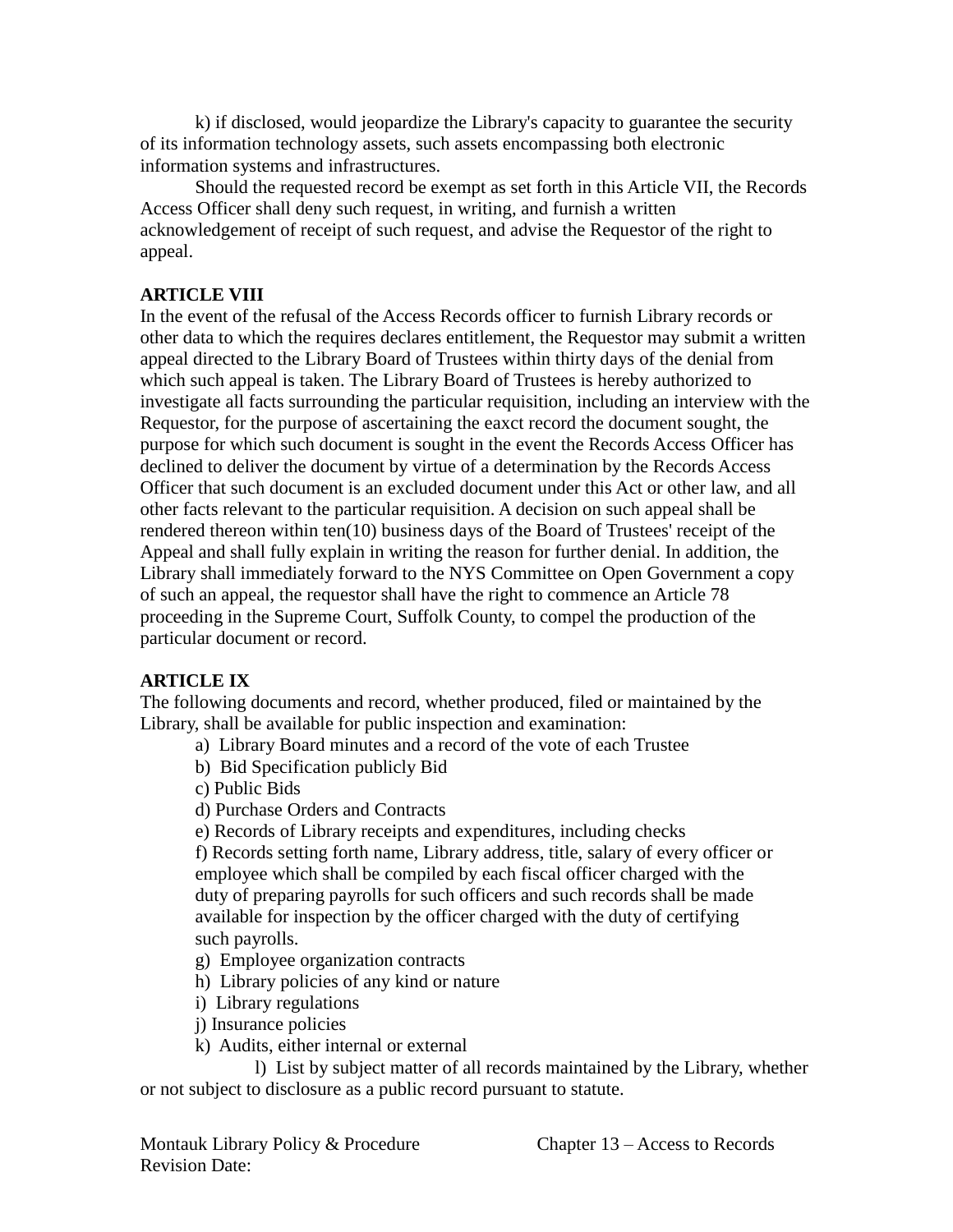### **ARTICLE X**

A notice containing the title or name and business address of the Records Access Officer and appeals person or body and the location where records can be seen or copied, shall be posted in a conspicuous location wherever records are maintained and/or published in a local newspaper of general circulation.

### **ARTICLE XI**

This regulation, as amended, shall be deemed effective on July 1, 2009.

## **ARTICLE XII**

If any provisions of these regulations or the application thereof to any person or circumstances are adjudged invalid by a court of competent jurisdiction, such judgment shall not affect or impair the validity of the other provisions of these regulations or the application thereof to other persons and circumstances.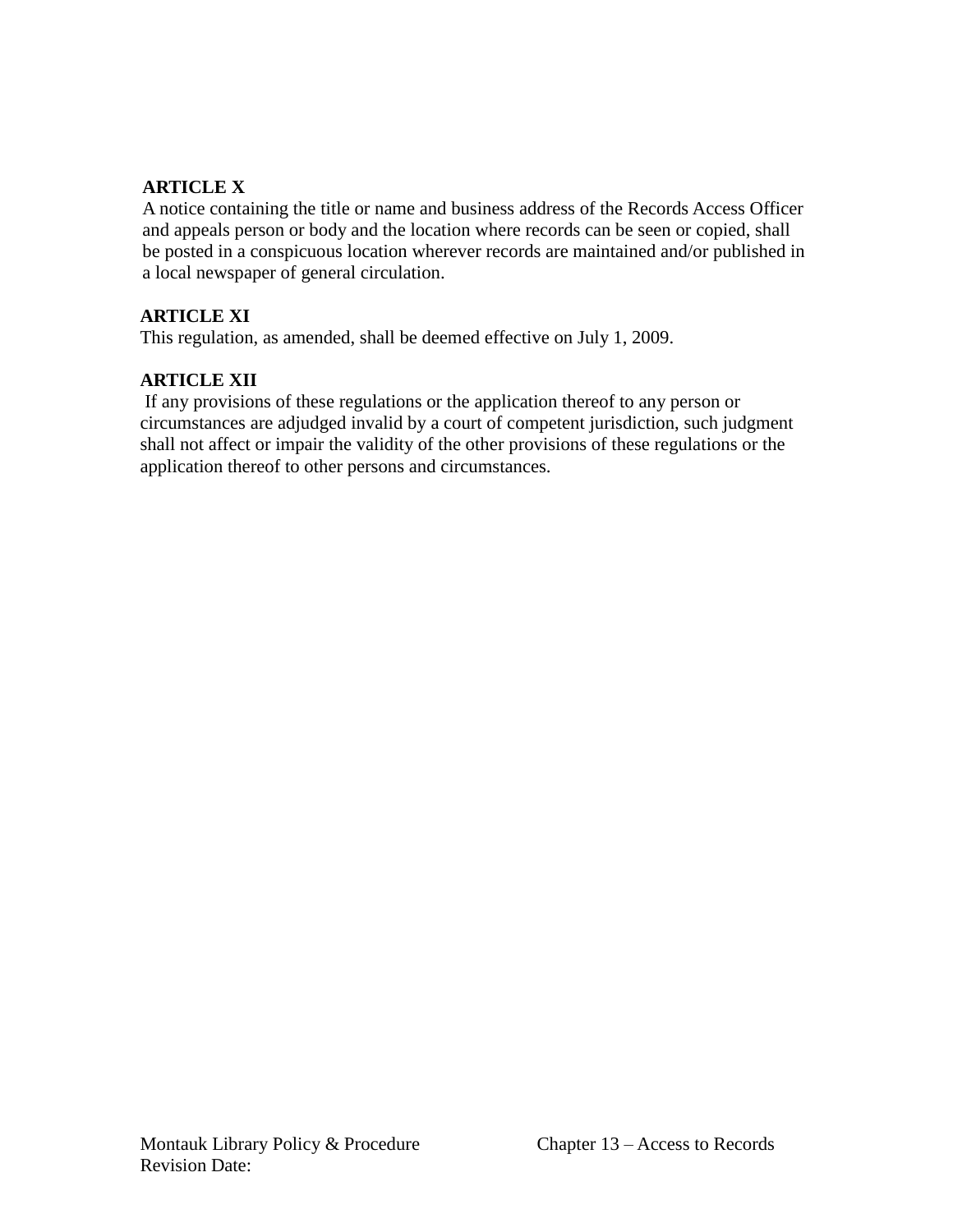# **MONTAUK LIBRARY APPLICATION FOR PUBLIC ACCESS TO RECORDS**

TO: RECORDS ACCESS OFFICER MONTAUK LIBRARY PO BOX 700 MONTAUK, NEW YORK 11954

I hereby apply to inspect the following record and hereby certify that this record will not be used for private, commercial or fund-raising purposes:

| Representing:                                                                |  |                                                                                            |
|------------------------------------------------------------------------------|--|--------------------------------------------------------------------------------------------|
| Date:                                                                        |  |                                                                                            |
| Mailing Address:                                                             |  |                                                                                            |
|                                                                              |  |                                                                                            |
| Please notify us when you would like to inspect the aforementioned document. |  |                                                                                            |
| DENIED (for the reason (s) checked below)                                    |  |                                                                                            |
| Confidential Disclosure<br><u>Part</u> of investigatory files                |  | Would impair present or imminent contract awards or collective bargaining negotiations     |
|                                                                              |  |                                                                                            |
| applicants'                                                                  |  | Related to employment, medical or credit histories, or personal references of employment   |
| Record of which this Agency is legal custodian cannot be found___________    |  |                                                                                            |
|                                                                              |  |                                                                                            |
|                                                                              |  |                                                                                            |
| Signature                                                                    |  |                                                                                            |
| of Trustees within 30 days of the date of this denial.                       |  | NOTICE: You have the right to appeal a denial of this application to the Library Board     |
|                                                                              |  |                                                                                            |
| of an appeal.<br>I hereby appeal:                                            |  | Who must fully explain his reasons for such denial in writing within seven days of receipt |
| Signature                                                                    |  |                                                                                            |
| Montauk Library Policy & Procedure<br><b>Revision Date:</b>                  |  | Chapter 13 – Access to Records                                                             |